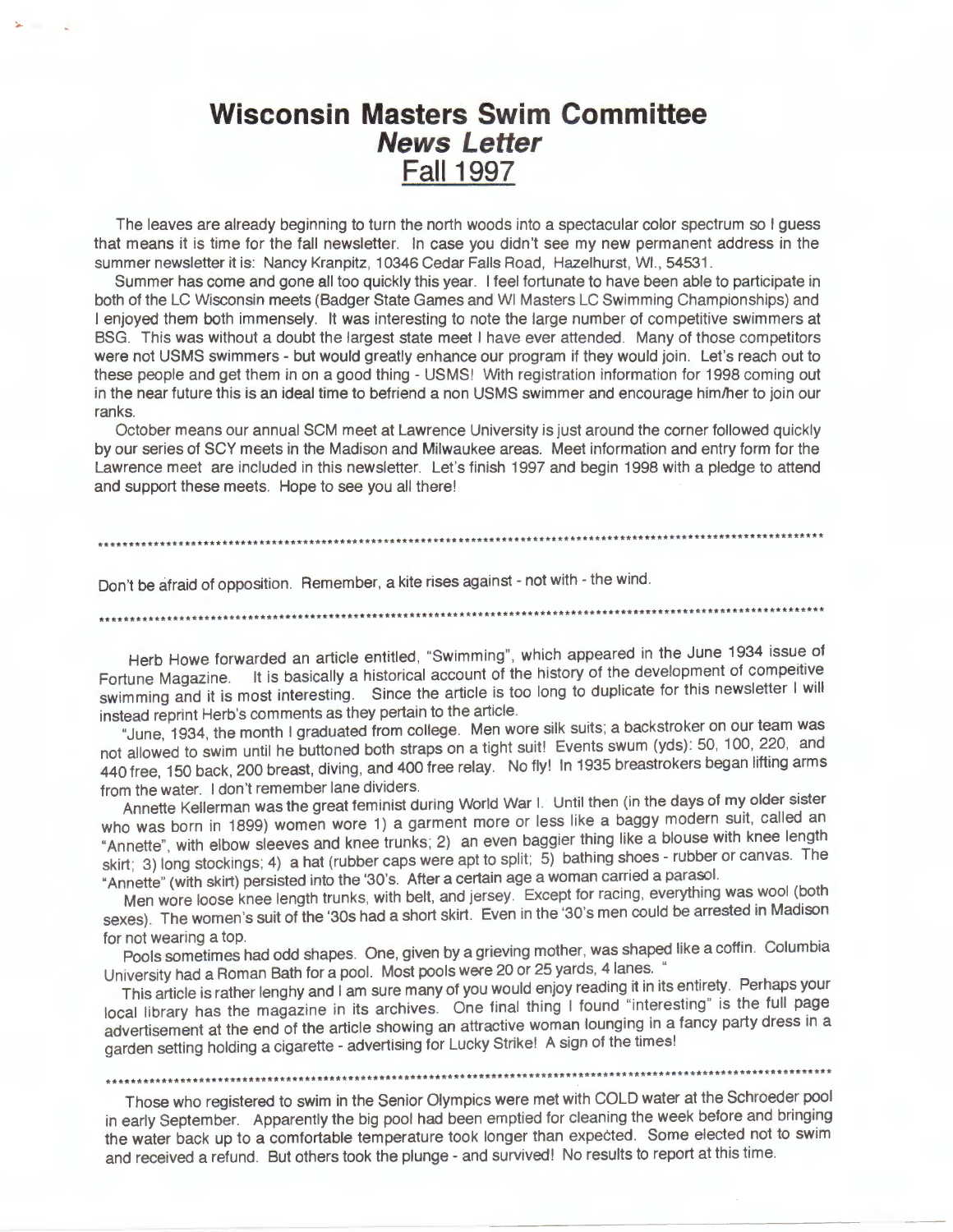In my last newsletter I asked for help in contacting masters swimmers in the Hazelhurst area and I was very pleased to receive a wonderful letter from Joyce Parker. Joyce currently lives in Eagle River, used to run the community swim program here in Minocqua at Lakeland Union High School (my new swimming "home"}, and currently teaches water exercise, baby, and children 's classes in the Rustic Manor Motor Lodge pool four days and evenings a week spending anywhere from 5-7 hours a day in the pool. She is currently working with the town of St. Germaine to get going on the creation of a full recreational facility, hopefully with an Olympic size pool, but not in connection with the schools so the community may have all the hours possible to swim , instruct classes, train WSl's and Life Guards, water exercises, etc. The following is a little more very interesting background on Joyce Parker - which I quote with her permission from her letter to me.

"My name is Joyce Parker, originally from Kenosha, WI., where I began swim lessons at the age of six at the now Kenosha Youth Foundation (it began as a YMCA), taught swim lessons from 1961-1978 when my husband died, became Aquatics Director of the KYF in 1978 until retirement in 1987 when I moved up here. I was privileged to plan and host the WI Masters State Swim Meets every spring for many years.

My old swim teammates even before the Masters were Bob Kueny, Bob Baker, and Bill Kirar. I encouraged Bill to jooin the masters and also Betty Kendall. These newsletters keep me posted on some of my friends' progress. Betty is really doing great.

Harlan Drake and John Bauman should have a great deal of "thanks" for their years of work for the Masters. I'm sure there are many others who work that "thank you's" should be said for but I only know these two gentlemen. A big "thank you" for the newsletters.

My mentor? Elizabeth John - whose smile and encouragement to others, including me, along with her quiet demeanor are an inspiration to all." Sincerely, Joyce Parker

#### \*\*\*\*\*\*\*\*\*\*\*\*\*\*\*\*\*\*\*\*\*\*\*\*\*\*\*\*\*\*\*\*\*\*\*\*\*\*\*\*\*\*\*\*\*\*\*\*\*\*\*\*\*\*\*\*\*\*\*\*\*\*\*\*\*\*\*\*\*\*\*\*\*\*\*\*\*\*\*\*\*\*\*\*\*\*\*\*\*\*\*\*\*\*\*\*\*\*\*\*\*\*\*\*\*\*\*\*\*\*\*\*\*\*\*\*\*

I know MANY WI Masters Swimmers competed in the YMCA SC Nationals held May 1-4, 1997, in Indianapolis at the IUPUI Natatorium. The following are results that have been brought to my attention:

Doris Klitzke (60-64) Ramon Klitzke (65-70) 1st 100 back 1:24.74 5th 50 back Harlan Drake - 68 1st 100 fly 1 :32.28 7th 100 free 8th 50 free :33.73<br>1st 50 back :37.89 7th 100 breast 7th 100 free 1:18.8 1st 50 back :37.89 • 7th 100 breast 7th 100 free 1 :18.93 • • 2nd 50free :32.15 8th 50 breast • • 9th 200 free 2:54.15 • 2nd 50 free :32.15 8th 50 breast 6th 200 free 2:54.15<br>2nd 100 free 1:15.10 3rd 200 MR 6th 500 free 7:58.16 • 2nd 50fly :39.26 • 3rd 1650 free 27:01 .98 • Fran Zeumer (75-79) • 3rd 100 IM 1 :23.33 • • 2nd 50 free :50.64 8th 100 IM 1:41 .04 . 3rd, 8th, and 13th in relays . • 2nd 50 free 1:50.64 8th 100 IM 1:41.04<br>2nd 100 free 1:53.77<br>2nd 200 free 4:04.42 Candy Christensen - 50 • 2nd 200 free 4:04.42 Candy Christensen - 50 • 2nd 100 free 1:53.77<br>Gordon Shalla 70-74 2nd 200 free 4:04.42 Candy Christensen - 50<br>2nd 50 back :42.43 3rd 50 back 1:02.56 2nd 50 breast :38.39<br>4th 50 free :36.48 3rd 50 back 1:02.56 2nd 50 breast :38.39 4th 50 free :36.48 1 st 1 00 breast 1 :27.26 • 3rd 50 breast 1 :06.64 • 5th 100 back 1 :43.88 • 5th 100 back 1:43.88 • 3rd 30 breast 1:06:04<br>
6th 100 free 1:35.61 • 3rd 100 fly 1:08.67 • 1st 200 breast 3:20.49<br>
7th 50 fly :36.36 • 4th 50 fly :36.36 7th 50 breast :45.15 5th 100 IM 1 :23.96 • Cindy Maltry (40-44) . • Cindy Maltry (40-44) 5th 100 IM 1:23.96<br>1st 100 IM 1:07.44 \* \* \* \* \* \* \* 3rd 50 fly :30.30 . Nancy Kranpitz 50-54 • • 4th 200 back 2:34.94 Carol Reinke - <sup>60</sup>• 1st 400 IM 6:52.? • • 5th 100 back 1:11 .53 4th 50 breast :45.54 • • 1st 200 fly 3:19.? 4th 100 breast 1 :39.59 • • Chris Blimel - <sup>45</sup>. 3rd 50 fly :36.31 2nd 200 breast 3:32.59 • • 3rd 50 fly :36.31 Chris Blimel - 45<br>3rd 100 fly 1:27.? 8th 200 fr 2:48.54 4th 100 JM 1:34.43 4th 100 IM 1:34.43 4th 50 free :31.10 7th 500 free 7:39.32 4th 200 IM 3:29.31<br>6th 100 free 1:14.48 4th 1650 free 26:34.01 4th 1650 free 26:34.01 8th 200 free 2:52.? 4th 100 back 1:37.15  $(1$  can't locate my exact times! $)$   $=$  5th 200 back 3:29.21 6th 200 breast 3:48.68

Nostalgia is the longing to go back to the good old days where you were neither good nor old.

\*\*\*\*\*\*\*\*\*\*\*\*\*\*\*\*\*\*\*\*\*\*\*\*\*\*\*\*\*\*\*\*\*\*\*\*\*\*\*\*\*\*\*\*\*\*\*\*\*\*\*\*\*\*\*\*\*\*\*\*\*\*\*\*\*\*\*\*\*\*\*\*\*\*\*\*\*\*\*\*\*\*\*\*\*\*\*\*\*\*\*\*\*\*\*\*\*\*\*\*\*\*\*\*\*\*\*\*\*\*\*\*\*\*\*\*\*.

\*\*\*\*\*\*\*\*\*\*\*\*\*\*\*\*\*\*\*\*\*\*\*\*\*\*\*\*\*\*\*\*\*\*\*\*\*\*\*\*\*\*\*\*\*\*\*\*\*\*\*\*\*\*\*\*\*\*\*\*\*\*\*\*\*\*\*\*\*\*\*\*\*\*\*\*\*\*\*\*\*\*\*\*\*\*\*\*\*\*\*\*\*\*\*\*\*\*\*\*\*\*\*\*\*\*\*\*\*\*\*\*\*\*\*\*\*

• • • • aj . • 0. . 0 • .s:::: . • .... • ::J • • **0** . >, . • *(I)* • cu • • **Q)** . • iii • • 0 . • **.s::::** • ;: . • . **Q)** • **C** • **<sup>0</sup>**• • **Q)** • • £ • . • .!!? . • '\$ . *<sup>E</sup>*. • st thier<br>\*\*\*\*\*\*\*\*\*\* lgest<br>\* \* \* \* \* Cl • • :.0 • • The **t**<br>\*\*\*\*\*\*\*\*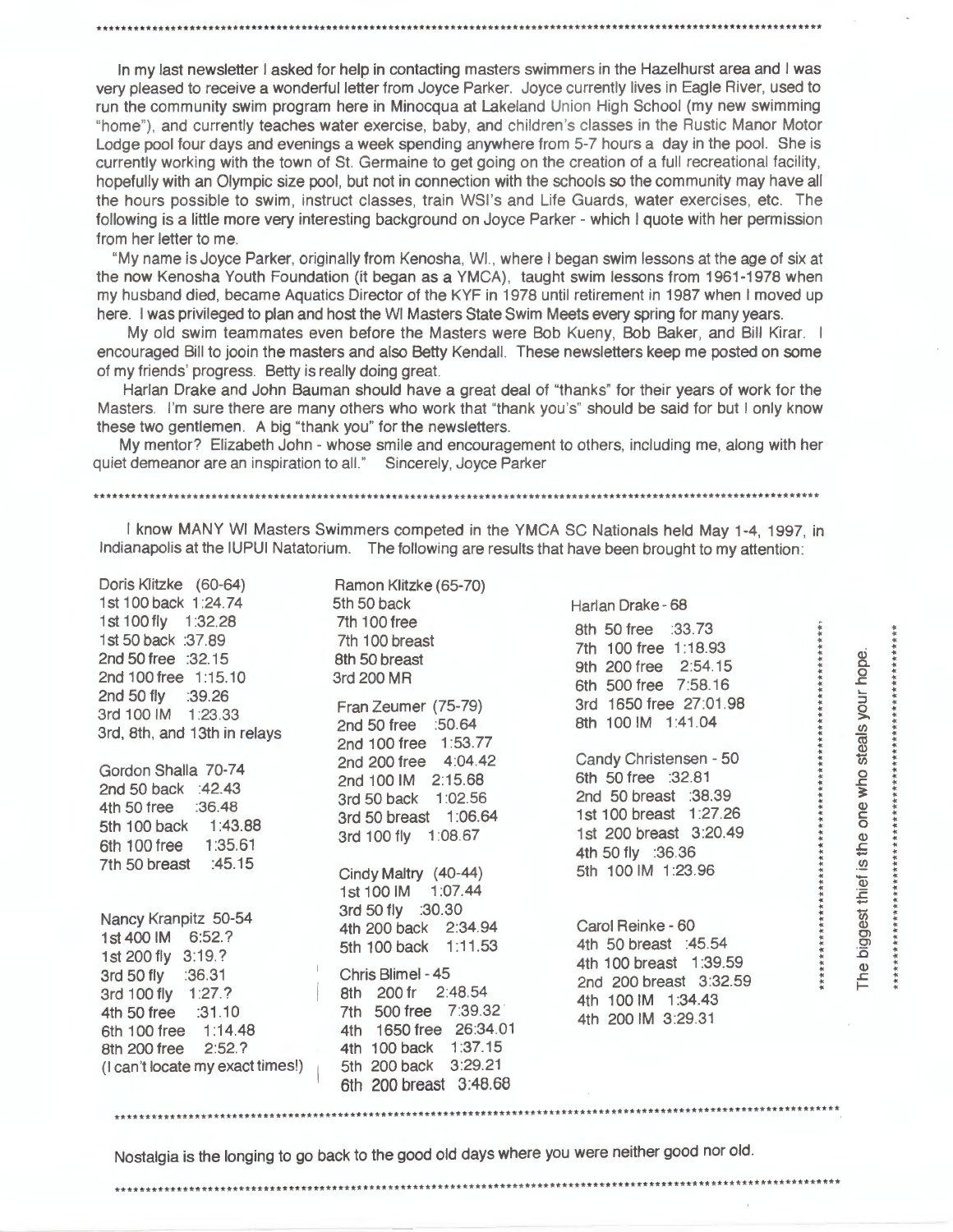The annual meeting of the Wisconsin Masters Swim Committee, Incl, (LMSC), will be held Saturday, Oct 11, 1997, 1:00 PM, at 11917 Rainbow Ave., West Allis (Rainbow Ave is 1 block north of Greenfield Ave.)

Business to be conducted will include elections of USMS officers; establish registration fees for 1998; set a meet schedule for 1997-98; discussion of championship meets and meet information mailings; a proposal to change the official name of the committee and any other business that may be brought before the committee.

Any team wishing to conduct a sanctioned meet should be prepared to present a proposal, including a firm date, at the meeting. A proposal mailed to me prior to the meeting will be given consideration.

John Bauman, Chairman  $(414)$  453-7336

Officers:

Harlan Drake Nancy Kranpitz Peter Lee Donald Kilb Edith Jacobsen Ingrid Stine

Teams: Manitowoc-Two Rivers YMCA - Russ Weigel Racine Y Sea Dogs - Lyn Boehm JCC Masters - Debi Frb

This meeting is open to all registered Wisconsin Masters swimmers.

Choose a job you love and you will never have to work a day in your life.

## BIG SHOULDERS - CHICAGO LONG DISTANCE SWIM CLASSIC **Ingrid Stine**

The Angel of Open Water swim was watching over the Big Shoulders Classic again this year. The weather was perfect - a warm (relative to this summer) and humid day, fairly calm, water and air temperature between 72 and 74 degrees. Once again the sunny blue skies opened up to us as we moved into our swim on the traditional first Sunday after Labor Day.

Ninety -seven masters swimmers swam and finished the race. Some of them got DQ'd for wearing wet suits. Wisconsin Masters who participated in the 5 K Open Water Swim were:

Carol Kazarian (34) 1 hr 11 min 4th in age group 21st overall Laurie Alioto (39) 1 hr 10 min 19 sec 3rd in age group 18th overall Corinna Maleike (37) 1 hr 16 min 4th in age group 31st overall Eric Jernberg (38) 1 hr 10 min 2 sec 1st in age group 17th overall

The date for the 1998 Big Shoulders event has been set for Sunday, September 13, 1998. Congratulations to our WI Masters swimmers for their fine showing in this open water swim.

Those of us who have been around WI Masters swimming for a number of years were saddened to hear of the death of Father Mike Sablica. He died June 15, 1997, at the age of 77. In addition to his involvement in W! Masters Swimming Mike lifted weights, competed in track events in the WI Senior Olympics, and ran a marathon at age 61. Ingrid Stine reports that she and Mike invariably ended up swimming in the same heats in the 400 IM and 200 fly meet after meet. She once refused to start during a meet in Kenosha until they found Mike in that large building! (Ed. comment - Only Ingrid could successfully pull that off at a State Championship meet!) Father Mike had a doctorate in philosoohy and fought racism, authority, and sometimes his own church. According to his sister, "He believed in justice and he helped people he believed were unjustly treated." Wisconsin Masters extends condolences to Mike's surviving brother and sister.

In matters of style, swim with the current; in matters of principle, stand like a rock.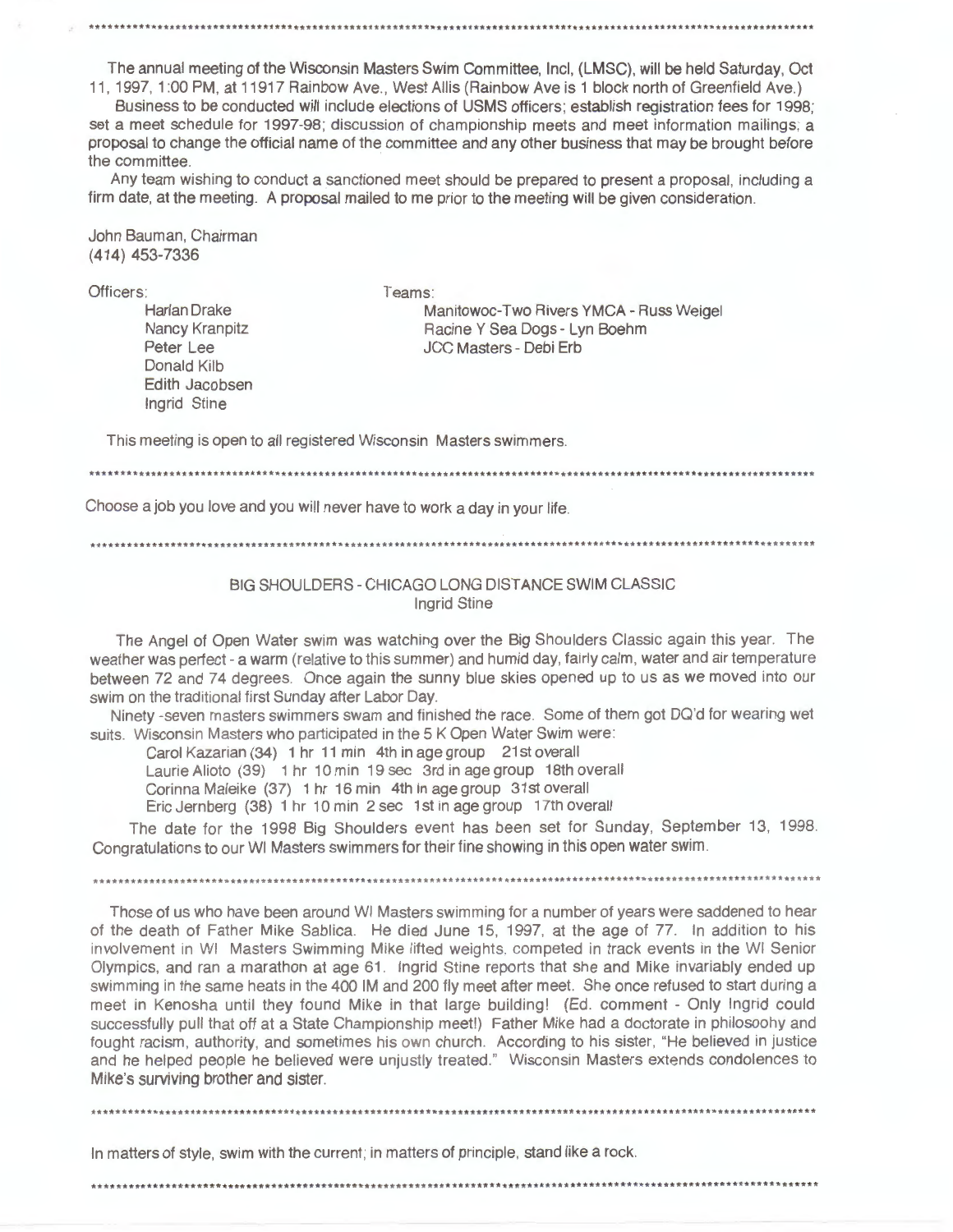#### BADGER STATE SUMMER GAMES RESULTS

### The following WI Masters registered swimmers placed in the top three at the BSG in late June:

200 M Free - M 25-29 Jason Martin 2nd 2:22.58 **<sup>M</sup>**30-34 Jerry Lourigan 2nd 2:33.07 w 30-34 Patricia Miller 1st 2: 32.06 M 35-39 Jim Culp 3rd 2: 56. 11 **w** 35-39 Laurie Alioto 1st 2:41.70 Corinna Maleuje 2nd 2:53.55 **<sup>M</sup>**40-44 Keith Krueger 1st 2:19.96 Steve Justinger 3rd 2:43.40<br>M 45-49 Peter Toumanoff 1st 2:36.60 w 45-49 Nancy-Leigh Fisher 1st 2:28.99 Elizabeth Graham 2nd 3:56.67 **<sup>M</sup>**50-59 Dick Pitman 1st 2:41.97 Art Luetke 2nd 2:43.97 Peter Lee 3rd 2:54.59 w 50-59 Carol Smollen 1st 3:26.97 Roberta Johnston 2nd **4:** 15. 57 M 60-69 Harlan Drake 1st 3:26.95 w 60-69 Judith Davis 1st 4:46.91 M 70&0 Lynn Surles 1st 4:01.27 Herb Howe 2nd 4:09.85 W 70&0 Fran Zeumer 1st 4:48.12 100 M Breastroke w 30-34 Elyce Dilworth 1st 1: 42. 11 M 35-39 Richard Simonson 1st 1: 20. 22 David Bart 2nd 1 :20.92 David Bart 2nd 1:20.92<br>W 35-39 Patty Baus 1st 1:35.00 M 40-44 Keith Krueger 1st 29.64 w 40-44 Melinda Mann 1st 31 . 32 Cynthia Maltry 2nd 33.52 Joan Provencher 3rd 35.06 M 45-49 Charles Lonsdorf 1st 31. 67 w 45-49 Elizabeth Graham 1st 1: 07. 71 M 50-59 Dick Pitman 1st 32.46 Michael Ziniel 2nd 33.86 w 50-59 Nancy Kranpitz 1st 42. 1 4 Candy Christenson 2nd 43.8 Roberta Johnston 3rd 1:05.77 M 60-69 Robert Kueny 1st 38.87 M 70&0 Perry Rockwell 1st 39.27 100 M Freestyle **M** 25-29 Paul Cooper 2nd 1 :08.32 Michelle Schulze 3rd 1:17.16 W 30-34 Melodee Nugent 2nd 1 :21 .92 **<sup>M</sup>**35-39 Christopher Hagerup 1st 1 :04.24 M 40-44 David Bart 3rd 1 :07.74 Rob Meyer 1st 1 :06.67 W 40-44 M 45-49 W 45-49 Nancy-Leigh Fisher 1st 1:07.63 M 50-59 W 50-59 M 60-69 Joan Provencher 2nd 1:15.34 Peter Toumanoff 1st 1:08.59 Barbara Weitz 3rd 1:29.00 Art Luetke 1st 1 : 09. 01 Carol Smollen 2nd 1:34.54 Harlan Drake 2nd 1:33.95 Tom Michelson 3rd 1 :34.10 W 60-69 Judith Davis 1st 2:08.79 M 70&0 Perry Rockwell 1st 1 :22.17 W 70&0 200 M IM M 19-24 M 25-29 w 25-29 M 30-34 w 30-34 M 35-39 w 35-39 w 40-44 M 45-49 Lynn Surles 2nd 1:39.20 Shirley Hasselbacher 1st 1:53.54 Roger Hackler 1st 5:20.61 Jason Martin 1st 2:40.09 Paul Cooper 2nd 2:55.17 Michelle Schulze 1st 3:20.78 Jerry Lourigan 2nd 2:59.23 Joellen Torresani 1st 3:10.30 Kevin Welton 1st 2:38.01 Richard Simonson 2 2:43.86 John Murphy 3rd 3:08.09 Corinna Maleike 2nd 3:15.34 Melinda Mann 1st 2:48.96 Cynthia Maltry 2nd 2:55.65 Charles Lonsdorf 1st 2 :56.96 Peter Toumanoff 2nd 2:59.23

Fran Zeumer 2:09.82 Carla Newmeyer 1st 13:18.17 **<sup>w</sup>**45-49 Janet Schultz 1st 3:32.58 **M** 50-59 Dick Pitman 1st 3:00.10 Michael Ziniel 2nd 3:07.30 Peter Lee 3rd 3:18.40 **w** 50-59 Nancy Kranpitz 1st 3:44.45 Candy Christenson 2nd 3: 51. 32 Roberta Johnston 3rd 5:19.84 **M** 60-69 Robert Kueny 1st 3:32.75 John Bauman 2nd 4:16.21 David Bart 2nd 1: 20. 92 w 35-39 Patty Baus 1st 1: 35. 00 M 40-44 Rich Hubbard 1st 1: 25. 96 w 40-44 Melinda Mann 1st 1 : 25. 52 Cynthis Maltry 2nd 1 : 31 . 23 M 45-49 John Maniaci 2nd 1: 32. 32 w 45-49 Barbara Weitz 1st 1 : **44.** <sup>00</sup> Janet Schultz 2nd 1:48.19 M 50-59 Michael Ziniel 1st 1 : 28. 07 w 50-59 Candy Christenson 1st 1: 43. 34 M 60-69 Robert Kueny 1st 1: 43. 09 John Bauman 2nd 1 : 51 . 64 Tom Michelson 3rd 1 :51.08 50 M Free M 25-29 Paul Cooper 1st 30:25 M 35-39 Christopher Hagerup 1st 28.14 David Bart 2nd 30.39<br>W 35-39 Patty Baus 2nd 32.30 M 40-44 w 40-44 M 45-49 w 45-49 M 50-59 w 50-59 M 60-69 w 60-69 M 70&0 w 70&0 Shirley Hasselbacher 1st 45.96 Patty Baus 2nd 32.30 Rob Meyer 2nd 29.16 Brian Morgan 3rd 30.91 Jane Cummings-Carlson 1st 41 .93 Charles Lonsdorf 1st 29.56 Barbara Weitzf 1st 38.17 Eliabeth Graham 3rd 45.59 Art Luetke 1st 30.09 Nancy Kranpitz 1st 36.71 James Sevenich 2nd 39.55 Judith Davis 1st 57.61 Perry Rockwell 1st 34.68 Lynn Surles 2nd 40.07 Fran Zeumer 2nd 1:01.03 100 M Backstroke M 19-24 Roger Hackler 2nd 2:51 .44 M 25-29 Jason Martin 1st 1:14.22 W 25-29 Michele Schulze 2nd 1 :33.26 W 30-34 Elyce Dilworth 1st 1:43.83 M 35-39 Kevin Welton 1st 1:08.22 Terry Head 2nd 1 :19.91 W 35-39 Laurie Alioto 1st 1 :22.14 M 40 - 44 Rob Meyer 2nd 1 :25.34 M 45-49 W 45-49 M 50-59 M 60-69 Kenneth Wehr 2nd 1 :31 .03 Janet Schultz 1st 1 :42.80 Phillip Hellmuth 2nd 1 :45.79 Tom Michelson 2nd 1 :58.18 James Sevenich 3rd 2:04.34 800 M Freestyle w 25-29 M 30-34 w 30-34 M 35-39 w 35-39 M 40-44 M 45-49 w 45-49 M 50-59 w 50-59 M 60-69 Harlan Drake 1st 15:34.87 M 70&0 Jerry Lourigan 1st 11:45.26 Patricia Miller 1st 11:04.97 Melodee Nugent 2nd 12:37.75 Joseph Selner 1st 13:45.62 John Murphy 2nd 20:00.00 Corinna Maleike 1st 12:50.02 Steve Justinger 2nd 11:49.17 Kenneth Wehr 1st 13:19.80 John Maniaci 2nd 13:53.99 Nancy-Leigh Fisher 1st 10:45.30 Peter Lee 1st 13:34.82 Phillip Helmuth 2nd 14:40.38 Carol Smollen 1st 18:00.00 John Bauman 2nd 20:00.00 Herb Howe 1st 20:00.00

During the last heat of the 800 it began to thunder and lightning necessitating the END of the meet a bit early. Swimmers still in the water at that time were "awarded" their seed time in the final placings - which accounts for the 18:00.00 and 20:00.00 final times listed above.

Art Luetke (100 free). Melinda Mann (200 IM). and Dick Pitman (200 IM) set new BSG records in these events. CONGRATULATIONS!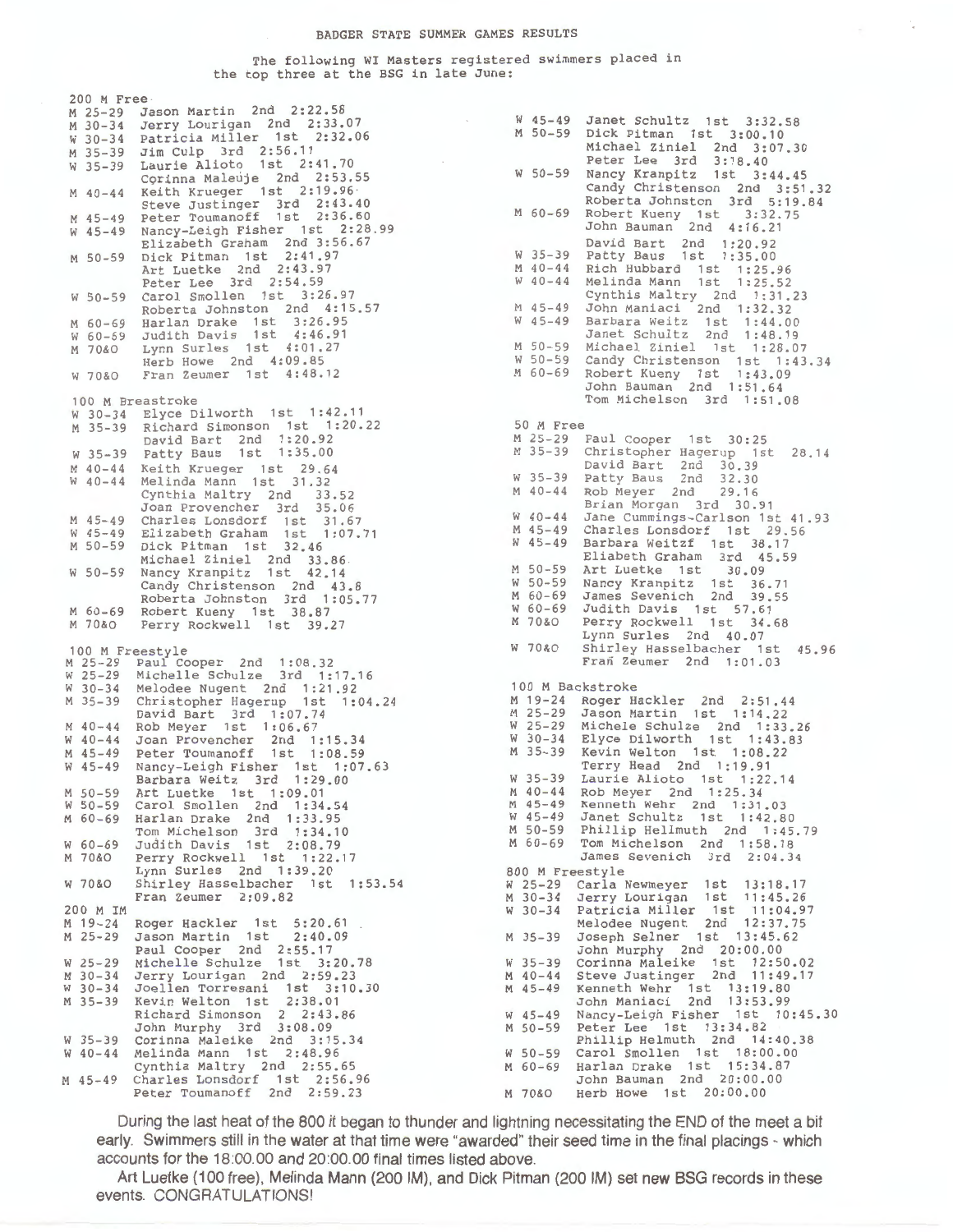#### \*\*\*\*\*\*\*\*\*\*\*\*\*\*\*\*\*\*\*\*\*\*\*\*

WI swimmers on the 1997 USMS Short Course Yards Top

| 2nd 50 Breast : 33.55  |                     |                                                                |     |                        |         |
|------------------------|---------------------|----------------------------------------------------------------|-----|------------------------|---------|
| 2nd 100 Breast 1:13.14 |                     | Candy Christenson 50 Doris Klitzke 61                          |     |                        |         |
|                        |                     | 2nd 200 Breast 2:41.83 7th 50 Breast :38.39 3rd 50 Free :32.15 |     |                        |         |
| 5th 50 Fly : 28.76     |                     | 8th 200 Breast 3:20.49                                         |     | 7th 100 Free           | 1:15.10 |
| 5th 100 IM 1:07.44     |                     |                                                                |     | 2nd 50 Back : 37.89    |         |
|                        |                     | 5th 200 IM 2:26.11 Nancy Kranpitz 52                           |     | 4th 100 Back 1:24.74   |         |
|                        |                     | 7th 200 Fly 3:20.43                                            |     | 5th 200 Back           | 3:13.17 |
| Nancy Ehrke 43         |                     | 7th 400 IM 6:52.83                                             |     | 6th 50 Fly : 38.44     |         |
| 9th 100 Breast 1:17.61 |                     |                                                                |     | 6th 100 Fly 1:32.28    |         |
|                        |                     | Carol Reinke 60                                                |     | 4th 100 IM             | 1:23.33 |
|                        | Cynthia Maltry 42   | 8th 200 Breast 3:32.59                                         |     | 9th 200 IM             | 3:17.04 |
| 7th 100 IM 1:07.44     |                     |                                                                |     |                        |         |
|                        |                     |                                                                |     | Mark Gwidt 27          |         |
|                        |                     |                                                                |     | 7th 50 Breast : 27.85  |         |
| Nancy Fisher 45        |                     |                                                                |     |                        |         |
|                        | 3rd 50 Free : 25.77 |                                                                |     | 6th 100 Breast 1:00.98 |         |
| 2nd 100 Free : 57.35   |                     | Robert Kueny 65<br>9th 200 Fly 3:21.67                         |     | 5th 200 Breast 2:14.19 |         |
| 2nd 200 Free 2:04.32   |                     | 10th 400 IM 6:28.06                                            |     | 9th 400 IM 4:25.25     |         |
| 2nd 500 Free 5:34.33   |                     |                                                                |     |                        |         |
| 2nd 1000 Free 11:51.04 |                     | Herbert Howe 84                                                |     | Chris Weissman 34      |         |
| 1st 1650 Free          | 18:49.10            | 5th 1650 Free 35:19.17                                         |     | 2nd 50 Breast : 26.96  |         |
| 2nd 50 Back            | : 29.42             |                                                                |     | 2nd 100 Breast : 58.81 |         |
| 3rd 100 Back           | 1:05.17             | George Trawicki 80                                             | 2nd | 200 Breast 2:09.59     |         |
| 2nd 200 Back 2:20.70   |                     | 4th 200 Fly 5:04.28                                            |     | 6th 100 IM :54.79      |         |
| 10th 50 Fly :31.76     |                     |                                                                | 7th | 200 IM 1:59.71         |         |
| 4th 100 Fly 1:12.08    |                     | Herbert Howe 85                                                |     |                        |         |
| 9th 100 IM 1:12.24     |                     | 1st 1000 Free 21:09.11                                         |     | W Morgan Byers 69      |         |
|                        | 7th 200 IM 2:38.07  | 1st 1650 Free 35:30.03                                         |     | 8th 1650 Free 24:59.42 |         |
| 3rd 400 IM 5:33.04     |                     |                                                                |     |                        |         |
|                        |                     |                                                                |     |                        |         |

RELAYS 1997 Short Course Yards Top Ten<br>Women 55+ 7th 400 Free 7:04.17 Women 55+ 7th 400 Free Ingrid Stine, Grace Graham, Doris Klitzke, Judy Davis Women 55+ 5th 400 Medley 8:12 . 79 Doris Klitzke, Grace Graham, Ingrid Stine, Judy Davis<br>\*Women 35+ 1st 800 Free 9:43.17 \*Women 35+ 1st 800 Free 9:43. 17 Melinda Mann,, Patty Baus, Nedra Moore, Nancy Ehrke Women 55+ 6th 800 Free 16:14.41 Judy Davis, Ingrid Stine, Doris Klitzke, Grace Graham Men 65+ 8th 200 Medley 2:40.98 W Morgan Byers, Alex MacGillis, Robert Kueny, Lynn Surles Men 65+ 9th 200 Medley 2:43 . 13 James sevenich, John Bauman, Tom Michelson, Harlan Drake Men 35+ 9th 400 Free 3:43.36 Men 35+ 9th 400 Free 3:43.36<br>Dave Watson, Rick Simonson, Stephen Justinger, Eric Jernberg<br>Men 65+ 3rd 400 Free 5:50.47 Men 65+ 3rd 400 Free 5 : 50 . 47 Harlan Drake, Donald Kilb, Lynn Surles , W Morgan Byers Men 65+ 2nd 400 Medley 5:56.73 W Morgan Byers,, Alex MacGillis, Robert Kueny, Harlan Drake Men 65+ 5th 400 Medley 6 : 48.24 James Sevenich, John Bauman, Tom Michelson, Danald Kilb Men 45+ 2nd 800 Free 9:50.50 Gary Bezella, Eric Ehrke, Peter Lee, John White

\* All-American

Malinda Mann 40

CONGRATULATIONS TO ALL THE ABOVE SWIMMERS - ESPECIALLY THE ALL-AMERICAN RELAY TEAM - AND A BIG THANK YOU TO INGRID STINE FOR PUTTING THESE TOP TEN RELAYS TOGETHER.

\*\*\*\*\*\*\*\*\*\*\*\*\*\*\*\*\*\*\*\*\*\*\*\*\*\*\*\*\*\*\*\*\*\*

Congratulations to Tom "Grandpa" Michelson and Doris Klitzke who both recently won high point awards through the Schroeder YMCA Masters Program. They each won an Atlanta, Georgia, Olympic Tshirt autographed by Josh Davids - 3 time Olympic winner. Way to go Doris and Grandpa!

Those of us who saw Betty Kendall compete in the WI State LC Championships in August had a hard time believing she had been involved in a serious car accident in April. Doctors credited her overall good physical condition (which we all KNOW is a result of her involvement in swimming) and overall body strength with lessening the impact of the injuries and contributing to her quick recovery.

\*\*\*\*\*\*\*\*\*\*\*\*\*\*\*\*\*\*\*\*\*\*\*\*\*\*\*\*\*\*\*\*\*\*\*\*\*\*\*\*\*\*\*\*\*\*\*\*\*\*\*\*\*\*\*\*\*\*\*\*\*\*\*\*\*\*\*\*\*\*\*\*\*\*\*\*\*\*\*\*\*\*\*\*\*\*\*\*\*\*\*\*\*\*\*\*\*\*\*\*\*\*\*\*\*\*\*\*\*\*\*\*\*\*\*\*\*

This is a free country. If you don't like the weather where you live you can go elsewhere and not like the weather there too.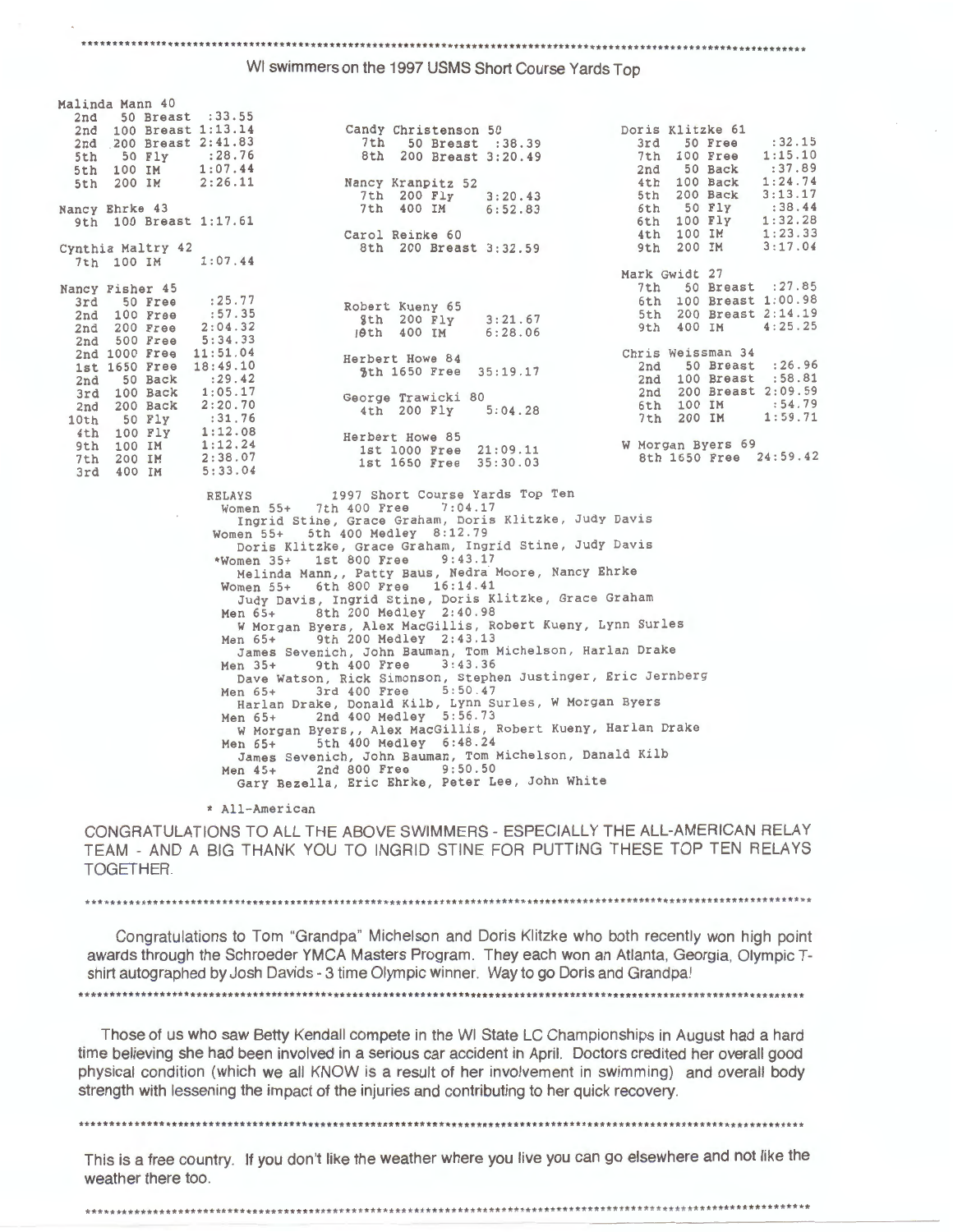## TRAINING HINTS FOR THE ONE HOUR SWIM by

Dr. Paul Hutinger, St. Petes Masters

## ONE HOUR SWIM PACE

|      | 1:00             | 1:10  | 1:20  | 1:30  | 1:40  | 1:50  | 2:00  | 2:05  | 2:15  | 2:30  | 3:00  |
|------|------------------|-------|-------|-------|-------|-------|-------|-------|-------|-------|-------|
| 100  | 1:00             | 1:10  | 1:20  | 1:30  | 1:40  | 1:50  | 2:00  | 2:05  | 2:15  | 2:30  | 3:00  |
| 200  | 2:00             | 2:20  | 2:40  | 3:00  | 3:20  | 3:40  | 4:00  | 4:10  | 4:30  | 5:00  | 6:00  |
| 300  | 3:00             | 3:30  | 4:00  | 4:30  | 5:00  | 5:30  | 6:00  | 6:15  | 6:45  | 7:30  | 9:00  |
| 400  | 4:00             | 4:40  | 5:20  | 6:00  | 6:40  | 7:20  | 8:00  | 8:20  | 9:00  | 10:00 | 12:00 |
| 500  | 5:00             | 5:50  | 6:40  | 7:30  | 8:20  | 9:10  | 10:00 | 10:25 | 11:15 | 12:30 | 15:00 |
| 600  | 6:00             | 7:00  | 8:00  | 9:00  | 10:00 | 11:00 | 12:00 | 12:30 | 13:30 | 15:00 | 18:00 |
| 700  | 7:00             | 8:10  | 9:20  | 10:30 | 11:40 | 12:50 | 14:00 | 14:35 | 15:45 | 17:30 | 21:00 |
| 800  | 8:00             | 9:20  | 10:40 | 12:00 | 13:20 | 14:40 | 16:00 | 16:40 | 18:00 | 20:00 | 24:00 |
| 900  | 9:00             | 10:30 | 12:00 | 13:30 | 15:00 | 16:30 | 18:00 | 18:45 | 20:15 | 22:30 | 27:00 |
| 1000 | 10:00            | 11:40 | 13:20 | 15:00 | 16:40 | 18:20 | 20:00 | 20:50 | 22:30 | 25:00 | 30:00 |
| 1100 | 11:00            | 12:50 | 14:40 | 16:30 | 18:20 | 20:10 | 22:00 | 22:55 | 24:45 | 27:30 | 33:00 |
| 1200 | 12:00            | 14:00 | 16:00 | 18:00 | 20:00 | 22:00 | 24:00 | 25:00 | 27:00 | 30:00 | 36:00 |
|      | 1300 13:00       | 15:10 | 17:20 | 19:30 | 21:40 | 23:50 | 26:00 | 27:05 | 29:15 | 32:50 | 39:00 |
| 1400 | 14:00            | 16:20 | 18:40 | 21:00 | 23:20 | 25:40 | 28:00 | 29:10 | 31:30 | 35:00 | 42:00 |
| 1500 | 15:00            | 17:30 | 20:00 | 22:30 | 25:00 | 27:30 | 30:00 | 31:15 | 33:45 | 37:30 | 45:00 |
| 1600 | 16:00            | 18:40 | 21:20 | 24:00 | 26:40 | 29:20 | 32:00 | 33:20 | 35:00 | 40:00 | 48:00 |
| 1650 | 16:30            | 19:15 | 22:00 | 24:45 | 28:30 | 30:15 | 33:00 | 34:22 | 36:07 | 41:15 | 49:30 |
|      |                  |       |       |       |       |       |       |       |       |       |       |
|      | <b>HOUR 6000</b> | 5,150 | 4,500 | 3,950 | 3,600 | 3,300 | 3,000 | 2,850 | 2,700 | 2,400 | 2,000 |

Start your training program by setting your goal. You can use your time for the 500 or 1650 as a base. You should be able to be close to the pace of your 1650 for the 1 Hour Swim. This chart will give you some ideas on what kind of pace you would need for a specific time. If, for example, you would like to do 22:00, then practice on the 1:20 pace for a series of 20 x 100 yds on 2:00. As you improve, decrease the rest time so you can do the 1:20 pace on the 1:30 (10 sec. rest) and increase the series to 40 x 100. This is an example of slow interval training. Use any of the distances and make up your own training schedules. You could do a set of 500 yd repeats on the pace of 1 :20 for each 100 yards which would be a 6:40. Do 4 x 500 on 8:00 and try and average 6:40. Increase the number of repeats until you can do 10 x 500 at an average pace of 6:40 every 7:00 (20 sec. rest between each 500). As you progress in your training, try a challenge swim of 30 min. and use the pace as a goal for your 1 hour pace and time. This is an example of marathon training. This would give you 2250 yds in 30 min if you maintained the 1 :20 pace and give you a goal of 4500 yds for the 1 hour swim.

When you swim the 1 hour event, you must hold back on the first part of the swim so that you can maintain your pace for the total time. Since the event is scheduled for your own pool any time in January, you could swim in a lane where you can see the pace clock and use that to keep track of your pace. The pace may seem slow in the first 15 min, but as you get into the last 15 min you will realize how important it was to maintain a pace. Many swimmers are coached on doing negative splits so that the last 30 min of your swim would be faster than the first part. This is a more efficient way to plan your event and you will achieve a better performance if you avoid going into oxygen debt. You have to maintain a pace that enables your body to supply the energy as a steady state and then the last part of the event can gradually be increased in pace. This puts you into an oxygen debt that can be paid back after your race.

In summary, the Master swimmer should use a variety of techniques for training. Set a goal time for yourself based on your best 1650 time. Establish a pace that you can maintain in a set of 40 x 100 yds with 10 sec rest or 10 x 500 yds with 20 sec rest. Take a 30 min challenge swim to test yourself on your pace. Start training by November so you have two to three months to get ready for January. GOOD LUCK!

•••••••••••••••••••••••••••••••••••••••••••••••••••••••••••••••••••••••••••••••••••••••••••••••••••••••••••••••••••••

The "one liners" that you see in this issue (and in issues to come) were forwarded to me by Ingrid Stine. If I am reading her handwriting correctly she clipped these from Menard's advertisements!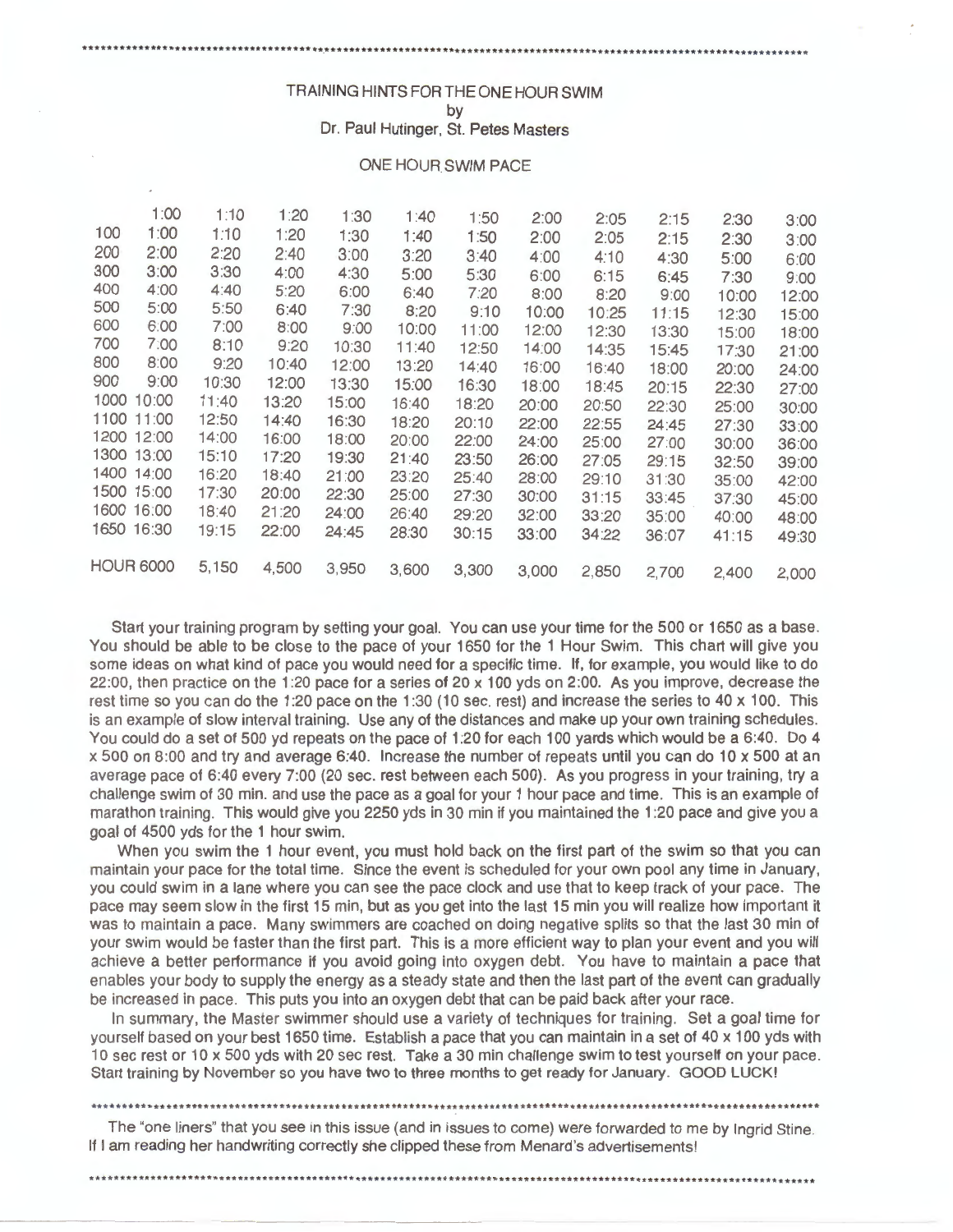# AMI BELLE LAKE **SWIM**  Ingrid Stine

\*\*\*\*\*\*\*\*\*\*\*\*\*\*\*\*\*\*\*\*\*\*\*\*\*\*\*\*\*\*\*\*\*\*\*\*\*\*\*\*\*\*\*\*\*\*\*\*\*\*\*\*\*\*\*\*\*\*\*\*\*\*\*\*\*\*\*\*\*\*\*\*\*\*\*\*\*\*\*\*\*\*\*\*\*\*\*\*\*\*\*\*\*\*\*\*\*\*\*\*\*\*\*\*\*\*\*\*\*\*\*\*\*\*\*\*\*

Eric Jernberg, one of our Masters swimmers, was the race director for the July 12, 1997, Ami Belle Lake Swim in Hubertus, WI. He did a fantastic job of organizing the lake swims - a 1 circle (1/2 mile swim) and a 2 circle (1 mile swim). Thirty-two swimmers entered the 1/2 mile race while 30 entered the mile race. In reality the courses stretched to 1.6 for the "1 mile" race when one buoy drifted out of place! But no one complained as it was a hot and humid day (mid 80's) and the water was a very pleasant 78 degrees.

Tne lake is small, clean, and deep - with no place to rest except at the start and finish area. The circular course began at Camp Minikani (YMCA camp) from which point Lynn Surles' white house on the other side of the lake was clearly visible. Four boats with life guards patrolled the water and while the 4 buoys were kind of far apart they were still well visible.

Three boys and 7 girls under 10 years of age entered the 1 /2 mile race and Lynn Surles was the oldest competitor (79). He finished 15th overall with a time of 29:56.

Abbey Jernberg (9) - Eric's daughter - was the youngest in the 1 mile (1.6 mile!) race. She finished in 41 :26 - 11th overall! WI Masters swimmer Melodee Nugent was 2nd overall in 33:59 - 51 seconds off the winning time. Peter Lee was 4th, and Steve Cody 5th. Harlan Drake (43:48 - 14th), John Bauman (49:03 - 21st), and Ingrid Stine (45:19 - 15th) represented the "elderly" group for this course!

This was a well run and fun competition. Everyone received a medal for finishing - plus a candy bar!

\*\*\*\*\*\*\*\*\*\*\*\*\*\*\*\*\*\*\*\*\*\*\*\*\*\*\*\*\*\*\*\*\*\*••·················································································

What a pleasure it was to see Elizabeth John at the Wisconsin State Long Course Swimming Championships in early August. Although Elizabeth didn't swim it was just great to see her back around the pool environment. Thanks to Morgan and Mary Byers for bringing Elizabeth on this outing which , while special to her, was probably more special to those of us who consider her our "grande dame" of Wisconsin Masters Swimming!

\*\*\*\*\*\*\*\*\*\*\*\*\*\*\*\*\*\*\*\*\*\*\*\*\*\*\*\*\*\*\*\*\*\*\*\*\*\*\*\*\*\*\*\*\*\*\*\*\*\*\*\*\*\*\*\*\*\*\*\*\*\*\*\*\*\*\*\*\*\*\*\*\*\*\*\*\*\*\*\*\*\*\*\*\*\*\*\*\*\*\*\*\*\*\*\*\*\*\*\*\*\*\*\*\*\*\*\*\*\*\*\*\*\*\*\*\*

Herb Zien writes "In this era of ultra fast modes of communication, it took a little over 65 years for me to learn, at age 21, I had been the only person to have beaten a champion swimmer of the time in a 50 yd free style race." Herb had seen an article in the Kenosha newspaper about Bill Kirar - a fellow WI Masters swimmer - in which Bill remembered being beaten by a guy named Herb 65 years ago. Herb called Bill and the connection was made. Herb writes that they had a great conversation recalling names of swimmers of that time and they ended with the thought of meeting each other some time soon.

#### \*\*\*\*\*\*\*\*\*\*\*••········································································································

Each year the Minnesota Masters sponsors a postal pentathlon swim meet. Once again this year we will incorporate alll three pentathlon races in our November 1, 1997, short course metric meet. Official entry forms for this postal meet will be available at our meet and the meet director will serve as the official certification person. In past years Wisconsin Masters have placed in this meet and have won events and set new records. Let's try and do it again this year.

To participate in the Minnesota Masters Postal Pentathlon Meet, you will have an option for participating in our meet. Each participant swims a pentathlon of five events: butterfly, backstroke, breastroke, freestyle, and individual medley. You may enter one of three pentathlons: sprint, middle distance or ironman, for the bargain fee of \$10.00. The races will be in the order detailed above.

POST MEET: Plan on burgeers, pizza, Tex-Mex and refreshments or what have you at Good Company on the west end of College Ave at the railroad crossing (northeast corner) when the meet is over. It's on the way out of town and the food is good.

DIRECTIONS TO POOL: The pool at Lawrence University is on the main campus on East College Ave which is Hwy 125 through the city. If coming from the north or south on Hwy 41, take the Hwy 125 offramp (West College Ave) and go east all the way through the downtown business district to the campus on East College Ave. When you arrive at the Chapel, Main Hall is across the street. Both are easy to spot! The pool is just beyond, to the left, and behind Main Hall. Parking in and around campus is not plentiful. If you 're on College Ave, go past the Chapel to the next stop/go light and turn left. Go one block, turn left again, go another block to Union Street and turn left again. There's a visitor's parking lot next to the Chapel and a fair amount of on-street parking in this general area. The rec center and pool are straight south of Union Street on the south side of College Ave.

\*\*\*\*\*\*\*••·····••\*\*\*\*\*\*\*\*\*\*\*\*\*\*\*\*\*\*\*\*\*\*\*\*\*\*\*\*\*\*\*\*\*\*\*\*\*\*\*\*\*\*\*\*\*\*\*\*\*\*\*\*\*\*\*\*\*\*\*\*\*\*\*\*\*\*\*\*\*\*\*\*\*\*\*\*\*\*\*\*\*\*\*\*\*\*\*\*\*\*\*\*\*\*\*\*\*\*\*\*\*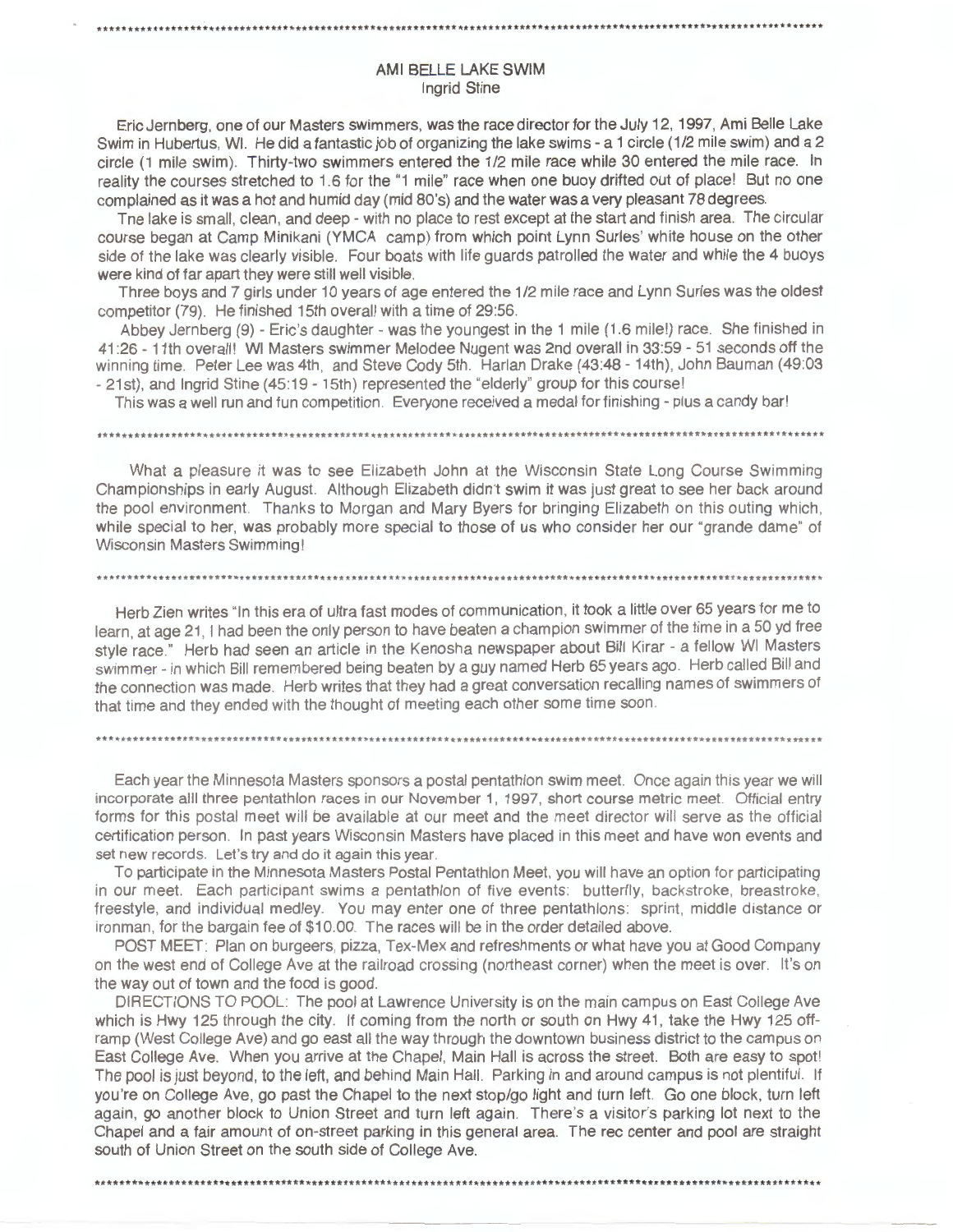# WMAC SHORT COURSE METRIC SWIM MEET LAWRENCE UNIVERSITY- NOVEMBER 1, 1997

**SPONSOR** WISCONSIN MASTERS AQUATIC CLUB

SANCTION: USMS, INC. and LMSC for Wisconsin Sanction No. 207-007

LOCATION: Lawrence University, Buchanan-Kiewit Aquatic Center, near corner of East College Ave. and Lawe St., Appleton, WI.

FACILITIES: 25 meter, 8 lane pool, non-turbulent lane lines, movable bulkhead, starting blocks and backstroke flags.

TIME: Warm up: 12:00 - 12L25 PM. Meet starts at 12:30 PM and will end by 6:00 PM

RULES: Official US Masters rules will aply. All events are timed finals. Heats are preseeded slowest to fastest. Swimmers not submitting seed times will swim in slowest heats.

AGE GROUPS: 5 year age groups. Cumulative age for relay teams. Age groups and sexes are combined to expedite meet.

TIMING: Automatic timing system backed up with watches.

WARM UP PROCEDURE: Lane 8 will be a start and sprint lane with swimming in one direction only and exiting from the side or end. Lanes 1-7 will be for circle swimming onlny. NO DIVING in lanes 1-7. It is prohibited for any swimmer to dive or jump into a warm -up pool in any location other than the designated sprint lanes. At the discretion of the meet director, an offender may be disallowed from competition for the remainder of the day and be disqualified from events he or she may have already swum that day.

ELIGIBILITY: Open to all Masters Swimmers 19 years old or older. Each entrant must be a registered Masters Swimmer and have a current card available at the meet.

**ENTRY FEES:** \$2.50/individual event. \$3.00 for relays. OR: Bargain rate: \$10.00 to register for our meet AND the Minnesota Postal Pentathlon. Fee for deck entries is \$4/event. Make checks payable to WISCONSIN MASTERS AQUATIC CLUB.

ENTRY LIMIT: Five individual events plus relays.

ENTRY DEADLINE: Entries must be received by meet director no later than Octobedr 24, 1997.

Official entry form must be used, one person per form, waiver must be signed. ENTRY FORM:

R libbons for 1st, 2nd and 3rd places. AWARDS:

MEET DIRECTOR; Robert Swain, 2100 N. Eugene St., Appleton, WI, 54914. (920) 731-1913

ORDER OF EVENTS:

| 11. 200 M IM                                                                                                                                                                                                 |                |
|--------------------------------------------------------------------------------------------------------------------------------------------------------------------------------------------------------------|----------------|
| 12. 50 M free                                                                                                                                                                                                |                |
| 13. 100 M backstroke                                                                                                                                                                                         |                |
| 14. 200 M breastroke                                                                                                                                                                                         |                |
| 15. 100 M butterfly                                                                                                                                                                                          |                |
| 16. 100 M IM                                                                                                                                                                                                 |                |
| 17. 200 M mixed free relay                                                                                                                                                                                   |                |
|                                                                                                                                                                                                              |                |
| 19. 1500 M free *                                                                                                                                                                                            |                |
|                                                                                                                                                                                                              |                |
| 1. 50 M butterfly<br>2. 400 M IM<br>3. 100 M free<br>4. 200 M backstroke<br>5. 100 M breastroke<br>6. 200 M free<br>7. 50 M backstroke<br>8. 200 M fly<br>9. 200 M mixed medley relay<br>10. 50 M breastroke | 18. 400 M free |

\*1500 free is LIMITED to first 16 entries. Splits for 400 and 800 can be submitted for Top Ten and first 200 split can be used for lronman Pentathlon entry.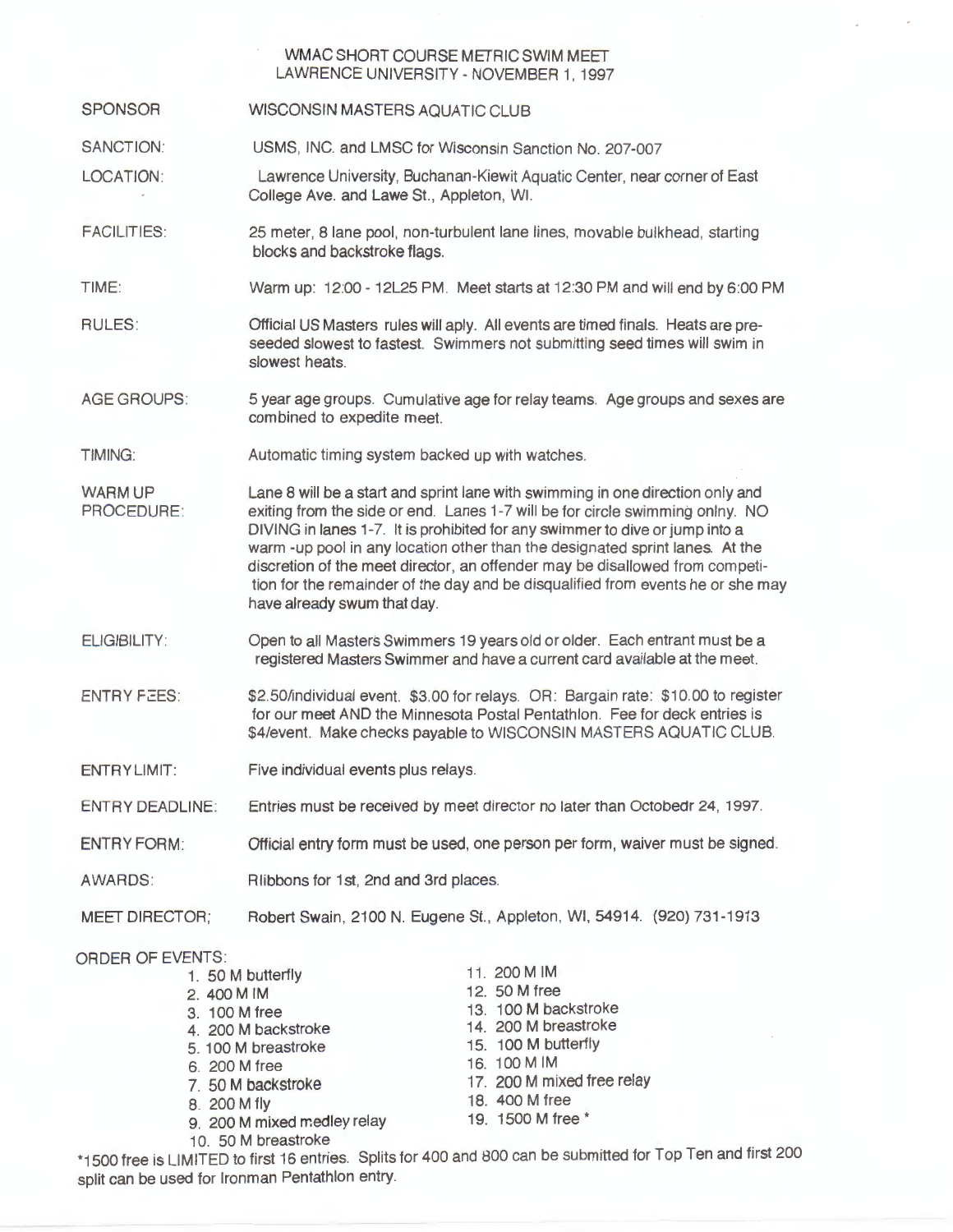# ENTRY FORM SHORT COURSE METRIC MEET LAWRENCE UNIVERSITY November 1, 1997

| NAME BIRTH DATE AGE SEX                                                                                                                                                                                                                                     |                                           |  |
|-------------------------------------------------------------------------------------------------------------------------------------------------------------------------------------------------------------------------------------------------------------|-------------------------------------------|--|
|                                                                                                                                                                                                                                                             |                                           |  |
| CITY <u>CITY</u> <b>EXAMPLE 2D</b>                                                                                                                                                                                                                          |                                           |  |
| PHONE USMS NO. USMS TEAM                                                                                                                                                                                                                                    |                                           |  |
|                                                                                                                                                                                                                                                             |                                           |  |
| Event #<br>Event #<br>Event #<br>Event #<br>Event #<br>Seed Time<br>Event #<br>Seed Time<br>Event #<br>Seed Time<br>Event #<br>Seed Time<br>Event #<br>Seed Time<br>Event #<br>Seed Time                                                                    |                                           |  |
|                                                                                                                                                                                                                                                             |                                           |  |
| Number of Entries $\omega$ \$2.50 = \$                                                                                                                                                                                                                      |                                           |  |
|                                                                                                                                                                                                                                                             | PENTATHLON ENTRY FORM<br>November 1, 1997 |  |
|                                                                                                                                                                                                                                                             |                                           |  |
| ADDRESS                                                                                                                                                                                                                                                     |                                           |  |
|                                                                                                                                                                                                                                                             |                                           |  |
| PHONE USMS NO. USMS TEAM                                                                                                                                                                                                                                    |                                           |  |
| SPRINT PENTATHLON: 50 meters each stroke and 100 IM<br>Event #1: 50 fly_______; Event #7: 50 back______; Event # 10: 50 Breast____;<br>Event #12: 50 free $\qquad$ ; Event #16: 100 IM<br>MIDDLE DISTANCE PENTATHLON: 100 meters each stroke and the 200 IM |                                           |  |
| Event #3: 100 Free _______; Event #5: 100 breast _____; Event #11: 200 IM ______;                                                                                                                                                                           |                                           |  |
| Event #13: 100 back_______; Event #15: 100 fly________                                                                                                                                                                                                      |                                           |  |
| IRONMAN PENTATHLON: 200 meters each stroke and the 400 IM                                                                                                                                                                                                   |                                           |  |
| Event #2: 400 IM ; Event #4: 200 back ; Event #6: 200 free ;                                                                                                                                                                                                |                                           |  |
| Event #8: 200 fly $\therefore$ Event #14: 200 breast                                                                                                                                                                                                        |                                           |  |
|                                                                                                                                                                                                                                                             |                                           |  |

## **WAIVER**

I, the undersigned participant, intending to be legally bound, hereby certify that I am physically fit and have not been otherwise informed by a physician. I acknowledge that I am aware of all the risks inherent in Masters Swimming (training and competition) including possible permanent disability or death, and agree to assume all of those risks. **AS A CONDITION OF MY PARTICIPATION IN THE MASTERS SWIMMING PROGRAM OR ANY ACTIVITIES INCIDENT THERETO,** I **HEREBY WAIVE ANY AND ALL RIGHTS TO CLAIMS FOR DAMAGES, INCLUDING ALL CLAIMS FOR LOSS OR DAMAGES CAUSED BY NEGLIGENCE, ACTIVE OR PASSIVE, OF THE FOLLOWING: UNITED STATES MASTERS SWIMMING, INC, THE LOCAL MASTERS SWIMMING COMMITTEES, THE CLUBS, HOST FACILITIES, MEET SPONSORS, MEET COMM-ITTEES, OR ANY INDIVIDUALS OFFICIATING AT THE MEETS OR SUPERVISING SUCH ACTIVITIES.** In addition, I agree to abide by and be governed by the rules of USMS. Signed. \_\_\_\_\_\_\_\_\_\_\_\_\_\_\_\_\_\_\_ Date \_\_\_\_\_\_\_\_\_\_\_ \_

\*\*\*\*\*\*\*\*\*\*\*\*\*\*\*\*\*\*\*\*\*\*\*\*\*\*\*\*\*\*\*\*\*\*\*\*\*\*\*\*\*\*\*\*\*\*\*\*\*\*\*\*\*\*\*\*\*\*\*\*\*\*\*\*\*\*\*\*\*\*\*\*\*\*\*\*\*\*\*\*\*\*\*\*\*\*\*\*\*\*\*\*\*\*\*\*\*\*\*\*\*\*\*\*\*\*\*\*\*\*\*\*\*\*\*\*\*

Life is a highway full of cloverleaf intersections with no road signs pointing out where they lead to.